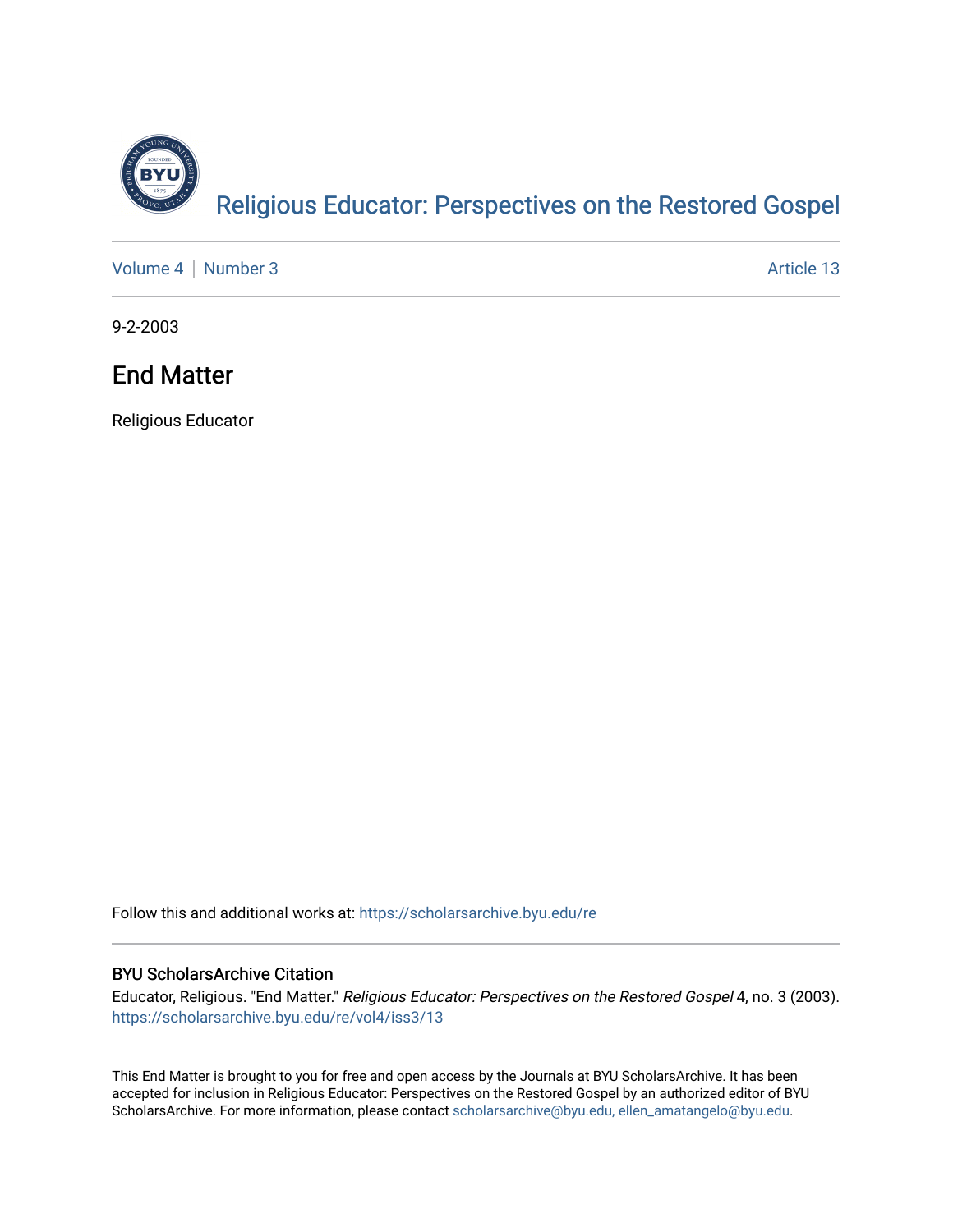# New Publications



#### *A Book of Mormon Treasury*

 "The Book of Mormon provides resounding and great answers to what Amulek designated as 'the great question'—namely, is there really a redeeming Christ? (Alma 34:5–6). The Book of Mormon with clarity and with evidence says, 'Yes! Yes! Yes!'"

 This declaration by Elder Neal A. Maxwell is the first in what might be described as a treasure trove of answers—a collection of twenty-seven

thought-provoking essays exploring and explaining the doctinal diamonds found in the Book of Mormon.

*A Book of Mormon Treasury* offers powerful doctrines, insights, and applications taught by General Authorities and religious educators at Brigham Young University. Some of the many featured authors include Elders Russell M. Nelson, Dallin H. Oaks, and Jeffrey R. Holland. This timely volume covers a wide variety of topics, including "Agency and Freedom," "The Natural Man: An Enemy to God," and "The Jaredites: A Case Study in Following the Brethren."

*Release date: October 2003, \$27.95, 6 by 9 inches, 485 pages*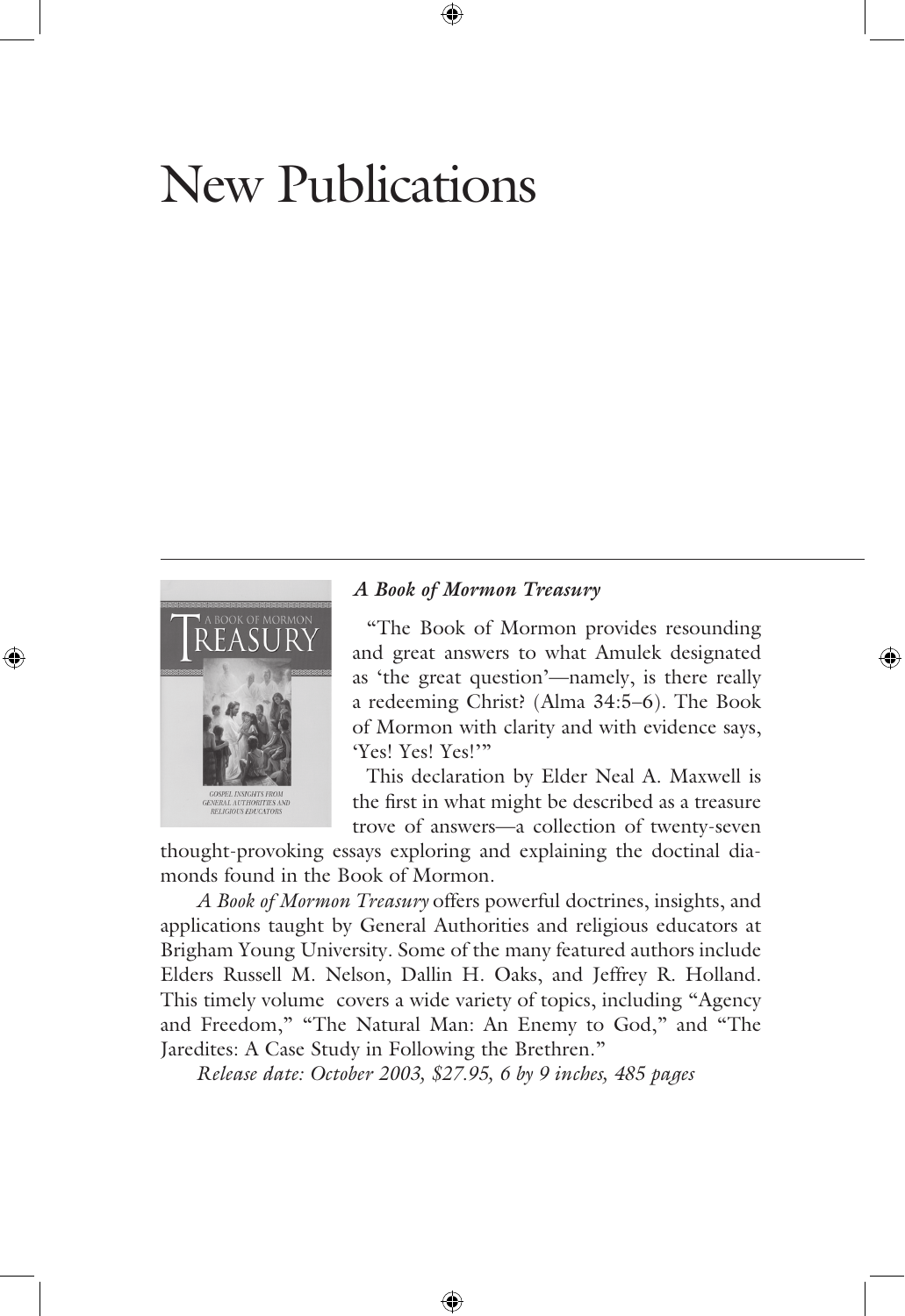

#### *The Fulness of the Gospel: Foundational Teachings from the Book of Mormon*

Joseph Smith states that "the Book of Mormon was . . . the keystone of our religion." The contributors to the 32nd annual Sidney B. Sperry Symposium have taken the Prophet's statement to heart, offering nineteen chapters that focus on foundational doctrines in the Book of Mormon.

 Coauthor David Brent Marsh, writes of our time, "As war and violence draw closer to our nations, cities, and homes, disciples of Christ yearn for a sense of peace and safety. The Book of Mormon was brought forth in these latter days to provide inspired instruction and hope for disciples of Christ who live during times of war."

 As we focus our study on the fundamental teachings of the gospel that are found in the Book of Mormon, we can make its teachings the keystone of our own personal lives.

 *Release date: October 2003, \$25.95, 6 by 9 inches, 293 pages*



*Places of Worship: 150 Years of Latter-day Saint Architecture By Richard W. Jackson*

Hundreds of sketches and blueprints unfold Church history from an architect's point of view. This volume takes readers on a visual journey from the Peter Whitmer log home, where the Church was organized, to the Kirtland and Nauvoo temples, moving on to pioneer-era meetinghouses and tabernacles,

and then featuring our modern stake and ward buildings. Along the way, architect Richard W. Jackson provides historical background and firsthand accounts of his experiences designing Church meetinghouses worldwide. This visually engaging book traces the progression in meetinghouses from the infancy of the Church to its transformation into a major world religion.

 Author Richard W. Jackson began his career in 1937 as a draftsman, focusing primarily on Church buildings, including the Idaho Falls Temple. Later he served as assistant to the Church supervising architect, Edward O. Anderson, directing the design or remodeling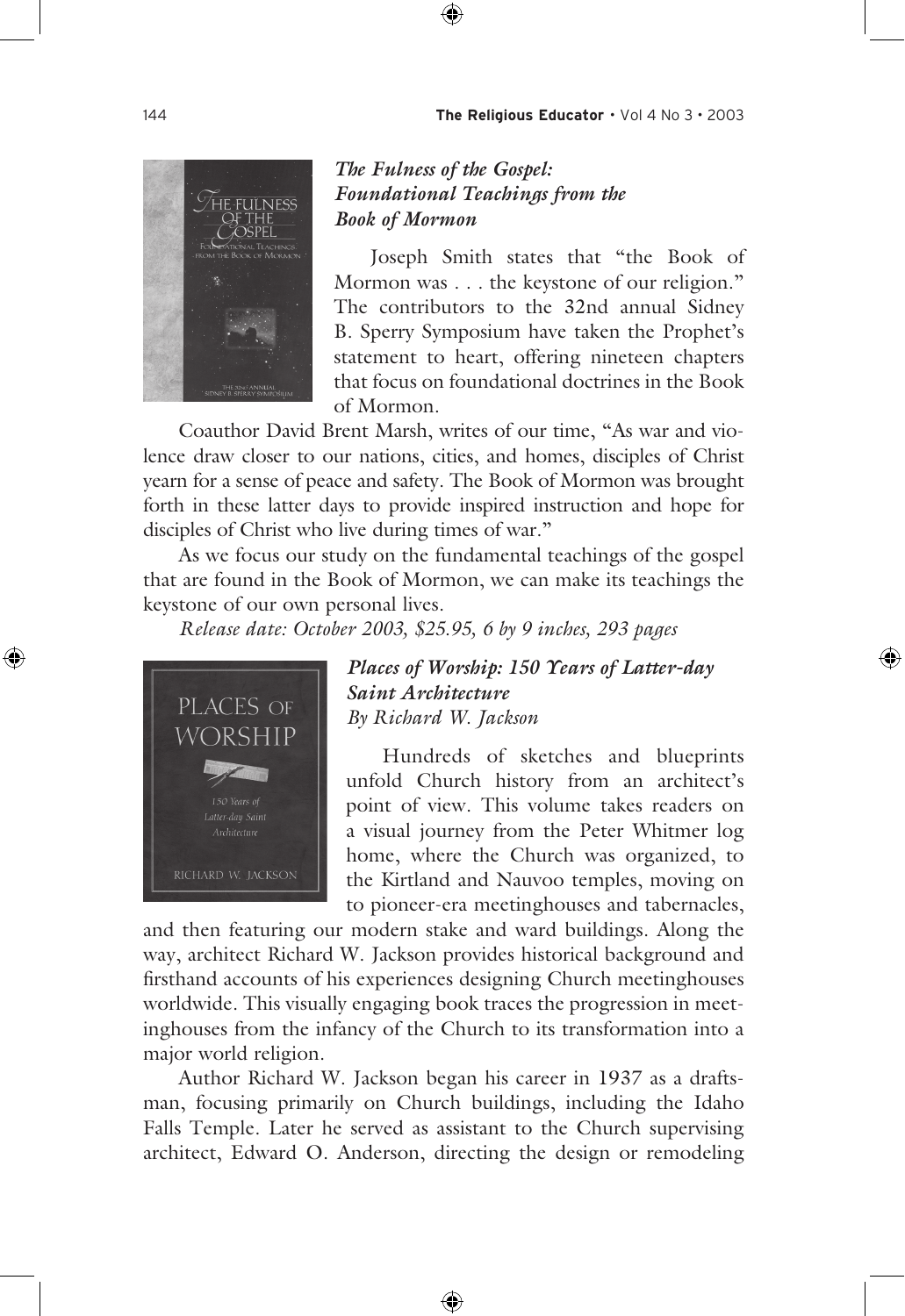of about four hundred meetinghouses in the West. His international experience includes supervising local architects in building meetinghouses in Denmark, Norway, Sweden, Finland, the Netherlands, Belgium, and Switzerland.

 *Release date: December 2003, \$49.95, 8½ by 11 inches, 516 pages*



#### RELIGIOUS STUDIES CENTER **BRIGHAM YOUNG UNIVERSITY**

#### **Religious Studies Center**

Established in 1975 by BYU Religious Education Dean Jeffrey R. Holland, the Religious Studies Center (RSC) is the research arm of Religious Education at Brigham Young University. Since its inception, it has provided funding for numerous projects, including conferences, books, and articles relating to Latter-day Saint culture, history, scripture, and doctrine. The RSC endeavors to use its resources to, first, facilitate excellence in teaching the gospel of Jesus Christ; second, encourage research and publication that contribute to the mission of the university and its sponsoring institution, The Church of Jesus Christ of Latter-day Saints; and third, promote study and understanding of other cultures and religions.

#### **Research and Publication**

One of the primary aspects of the RSC's mission is to promote the search for new truths and the quest to better understand well-known truths. The ultimate interpretation of doctrinal matters rests with the First Presidency and the Quorum of the Twelve Apostles; therefore, we seek to discover historical background, provide cultural and linguistic details, and explore new avenues of understanding into our faith, history, and way of life. Thus, research into scripture, Church history, and religious matters in general is an important part of what the full-time Religious Education faculty do. Because BYU is primarily a teaching institution, we recognize as our major thrust the classroom experience. We seek, however, to expand our classroom through the writing and publication of our research.